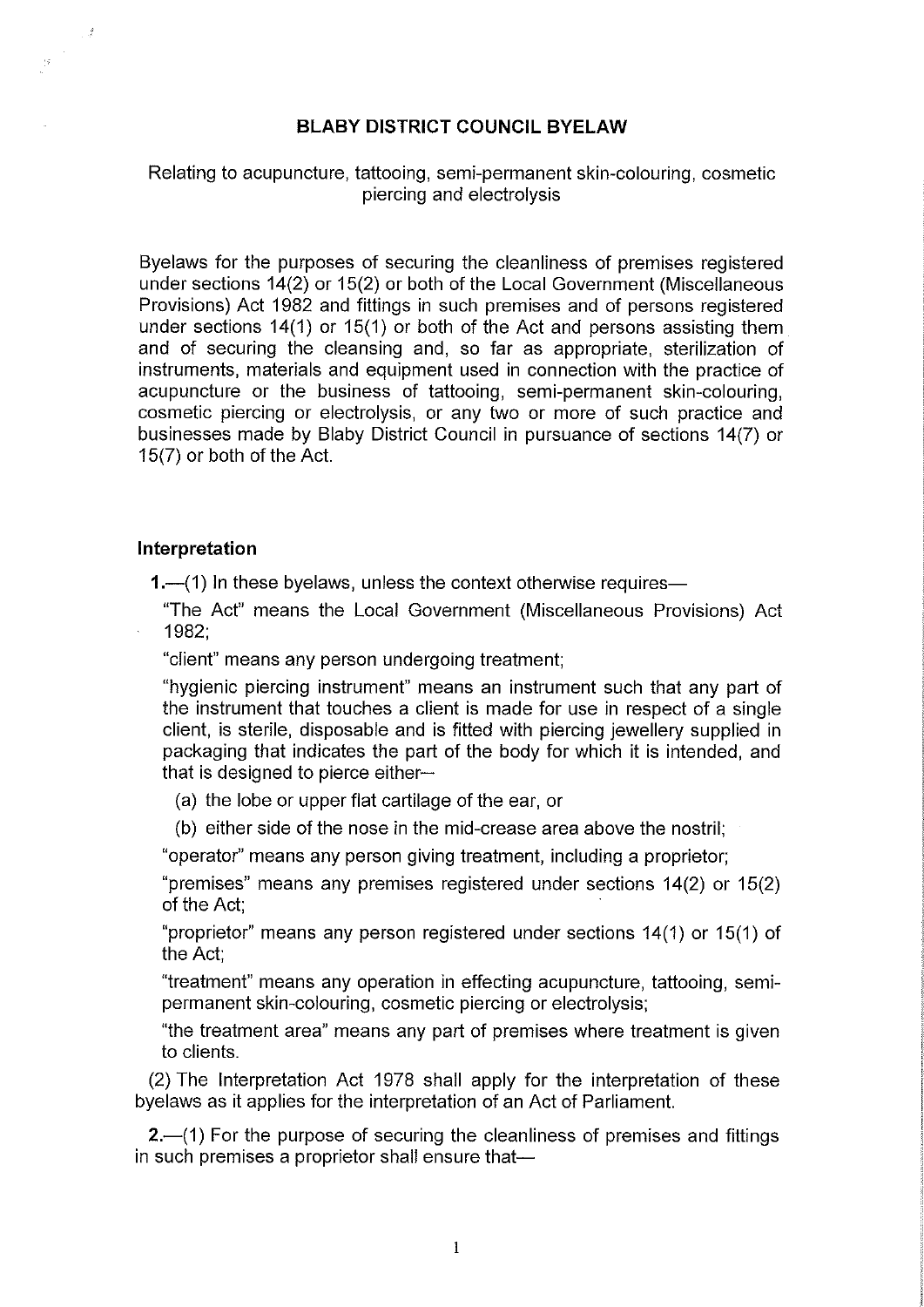- (a) any internal wall, door, window, partition, floor, floor covering or ceiling is kept clean and in such good repair as to enable it to be cleaned effectively;
- (b) any waste material, or other litter arising from treatment is handled and disposed of in accordance with relevant legislation and guidance as advised by the local authority;
- (c) any needle used in treatment is single-use and disposable, as far as is practicable, or otherwise is sterilized for each treatment, is suitably stored after treatment and is disposed of in accordance with relevant legislation and guidance as advised by the local authority;
- (d) any furniture or fitting in premises is kept clean and in such good repair as to enable it to be cleaned effectively;
- (e) any table, couch or seat used by a client in the treatment area which may become contaminated with blood or other body fluids, and any surface on which a needle, instrument or equipment is placed immediately prior to treatment has a smooth impervious surface which is disinfected-
	- (i) immediately after use; and
	- (ii) at the end of each working day.
- (f) any table, couch, or other item of furniture used in treatment is covered by a disposable paper sheet which is changed for each client;
- (g) no eating, drinking, or smoking is permitted in the treatment area and a notice or notices reading "No Smoking", and "No Eating or Drinking" is prominently displayed there.

(2)(a)Subject to sub-paragraph (b), where premises are registered under section 14(2) (acupuncture) or 15(2) (tattooing, semi-permanent skincolouring, cosmetic piercing and electrolysis) of the 1982 Act, a proprietor shall ensure that treatment is given in a treatment area used solely for giving treatment;

(b) Sub-paragraph (a) shall not apply if the only treatment to be given in such premises is ear-piercing or nose-piercing using a hygienic piercing instrument.

(3)(a)Subject to sub-paragraph (b), where premises are registered under section 15(2) (tattooing, semi-permanent skin-colouring and cosmetic piercing) of the 1982 Act, a proprietor shall ensure that the floor of the treatment area is provided with a smooth impervious surface;

(b) Sub-paragraph (a) shall not apply if the only treatment to be given in such premises is ear-piercing or nose-piercing using a hygienic piercing instrument.

**3.** (1) For the purpose of securing the cleansing and so far as is appropriate, the sterilization of needles, instruments, jewellery, materials and equipment used in connection with treatment-

 $(a)$  an operator shall ensure that-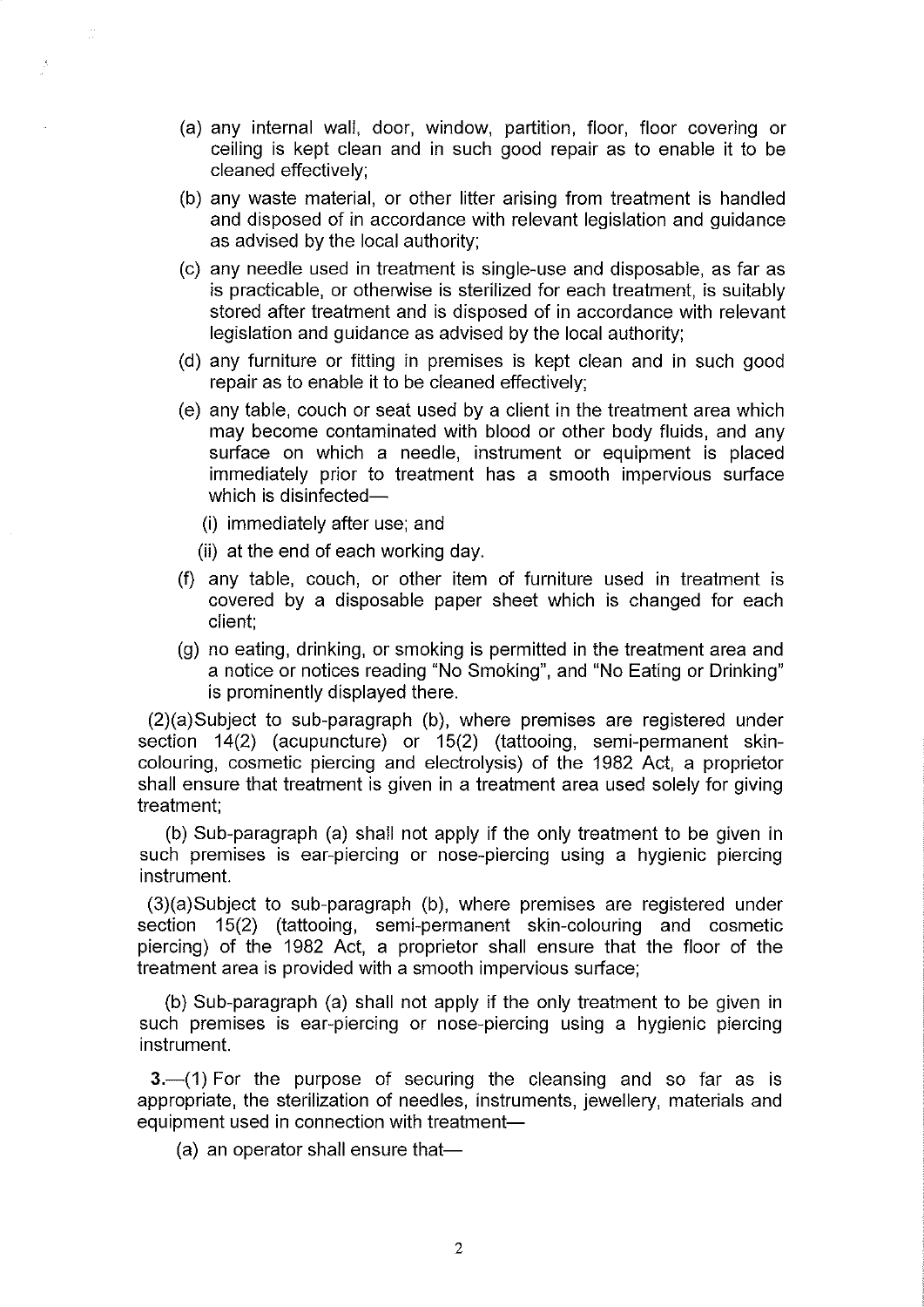- (i) any gown, wrap or other protective clothing, paper or other covering, towel, cloth or other such article used in treatment-
	- (aa) is clean and in good repair and, so far as is appropriate, is sterile;
	- (bb) has not previously been used in connection with another client unless it consists of a material which can be and has been adequately cleansed and, so far as is appropriate, sterilized.
- (ii) any needle, metal instrument, or other instrument or equipment used in treatment or for handling such needle, instrument or equipment and any part of a hygienic piercing instrument that touches a client is sterile;
- (iii) any jewellery used for cosmetic piercing by means of a hygienic piercing instrument is sterile;
- (iv) any dye used for tattooing or semi-permanent skin-colouring is sterile and inert;
- (v) any container used to hold dye for tattooing or semi-permanent skin-colouring is either disposed of at the end of each treatment or is cleaned and sterilized before re-use.
- (b) a proprietor shall provide-

 $\ddot{\phantom{1}}$ 

- (i) adequate facilities and equipment for
	- (aa) cleansing; and
	- (bb) sterilization, unless only pre-sterilized items are used.
- (ii) sufficient and safe gas points and electrical socket outlets;
- (iii) an adequate and constant supply of clean hot and cold water on the premises;
- (iv) clean and suitable storage which enables contamination of the articles, needles, instruments and equipment mentioned in paragraphs  $3(1)(a)(i)$ , (ii), (iii), (iv) and (v) to be avoided as far as possible.

4.<sup>-</sup>(1) For the purpose of securing the cleanliness of operators, a proprietor-

- $(a)$  shall ensure that an operator-
	- (i) keeps his hands and nails clean and his nails short;
	- (ii) keeps any open lesion on an exposed part of the body effectively covered by an impermeable dressing;
	- (iii) wears disposable examination gloves that have not previously been used with another client, unless giving acupuncture otherwise than in the circumstances described in paragraph 4(3);
	- (iv) wears a gown, wrap or protective clothing that is clean and washable, or alternatively a disposable covering that has not previously been used in connection with another client;
	- (v) does not smoke or consume food or drink in the treatment area; and

ă

(b) shall provide- $-$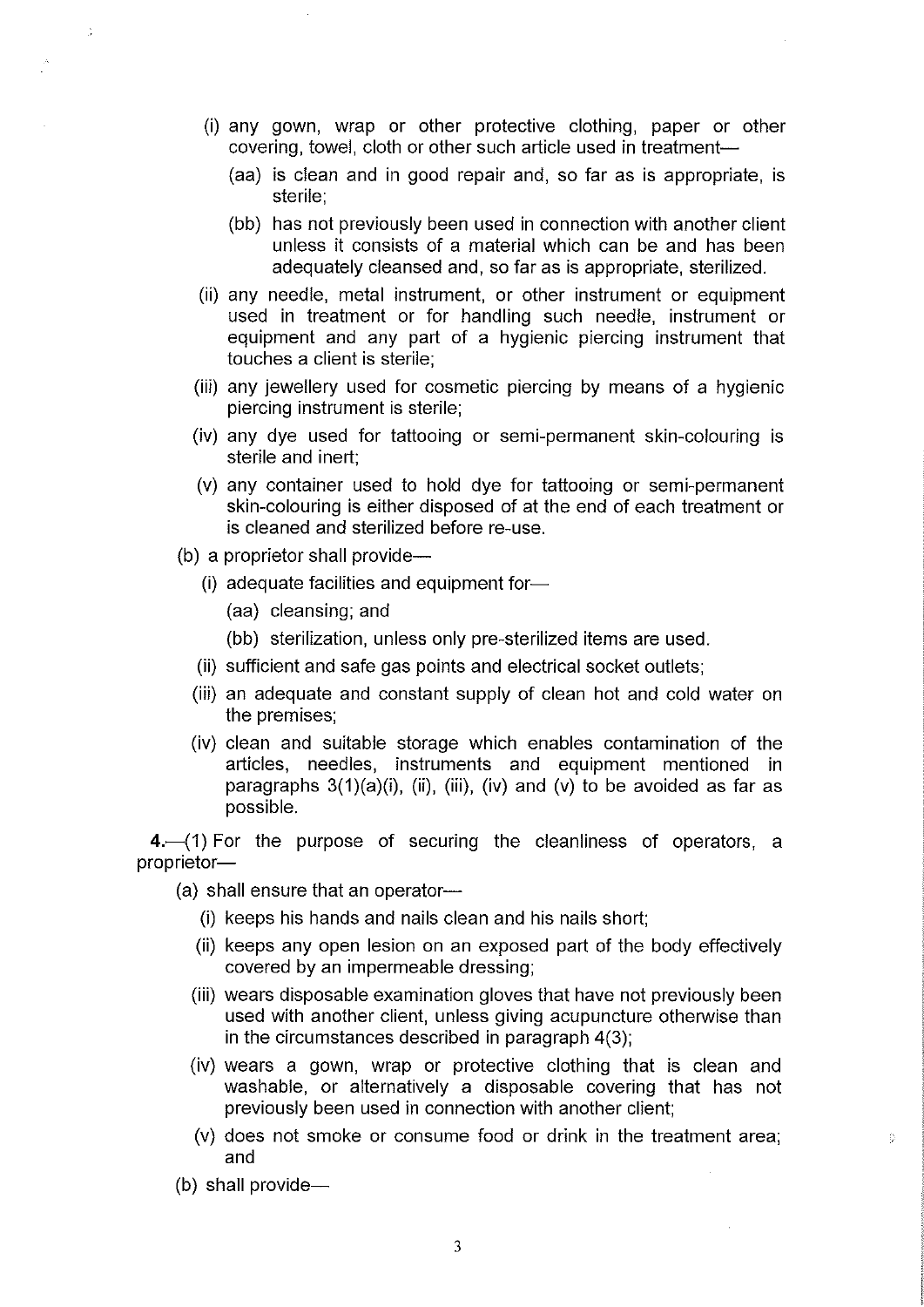- (i) suitable and sufficient washing facilities appropriately located for the sole use of operators, including an adequate and constant supply of clean hot and cold water, soap or detergent; and
- (ii) suitable and sufficient sanitary accommodation for operators.

(2) Where an operator carries out treatment using only a hygienic piercing instrument and a proprietor provides either a hand hygienic gel or liquid cleaner, the washing facilities that the proprietor provides need not be for the sole use of the operator.

(3) Where an operator gives acupuncture a proprietor shall ensure that the operator wears disposable examination gloves that have not previously been used with another client if-

- (a) the client is bleeding or has an open lesion on an exposed part of his body; or
- (b) the client is known to be infected with a blood-borne virus; or
- (c) the operator has an open lesion on his hand; or
- (d) the operator is handling items that may be contaminated with blood or other body fluids.

5. A person registered in accordance with sections 14 (acupuncture) or 15 (tattooing, semi-permanent skin-colouring, cosmetic piercing and electrolysis) of the Act who visits people at their request to give them treatment should observe the requirements relating to an operator in paragraphs  $3(1)(a)$  and 4(1)(a).

6. The byelaws relating to Ear Piercing and Electrolysis, Tattooing and Acupuncture that were made by Blaby District Council on the 28<sup>th</sup> February 1984 are revoked.

The COMMON SEAL of BLABY DISTRICT COUNCIL was on the **t4** day of December 2016 hereunto affixed in the presence of:  $% \mathcal{L}_{1}$   $\mathcal{L}_{2}$   $\mathcal{L}_{3}$ 

*xt/fJji!r* 

The Foregoing byelaws are hereby confirmed By the Secretary of State on  $9^{n}$  May 2017 And shall come into operation on  $9\leq$   $\mu$ <sub>n</sub>.2017

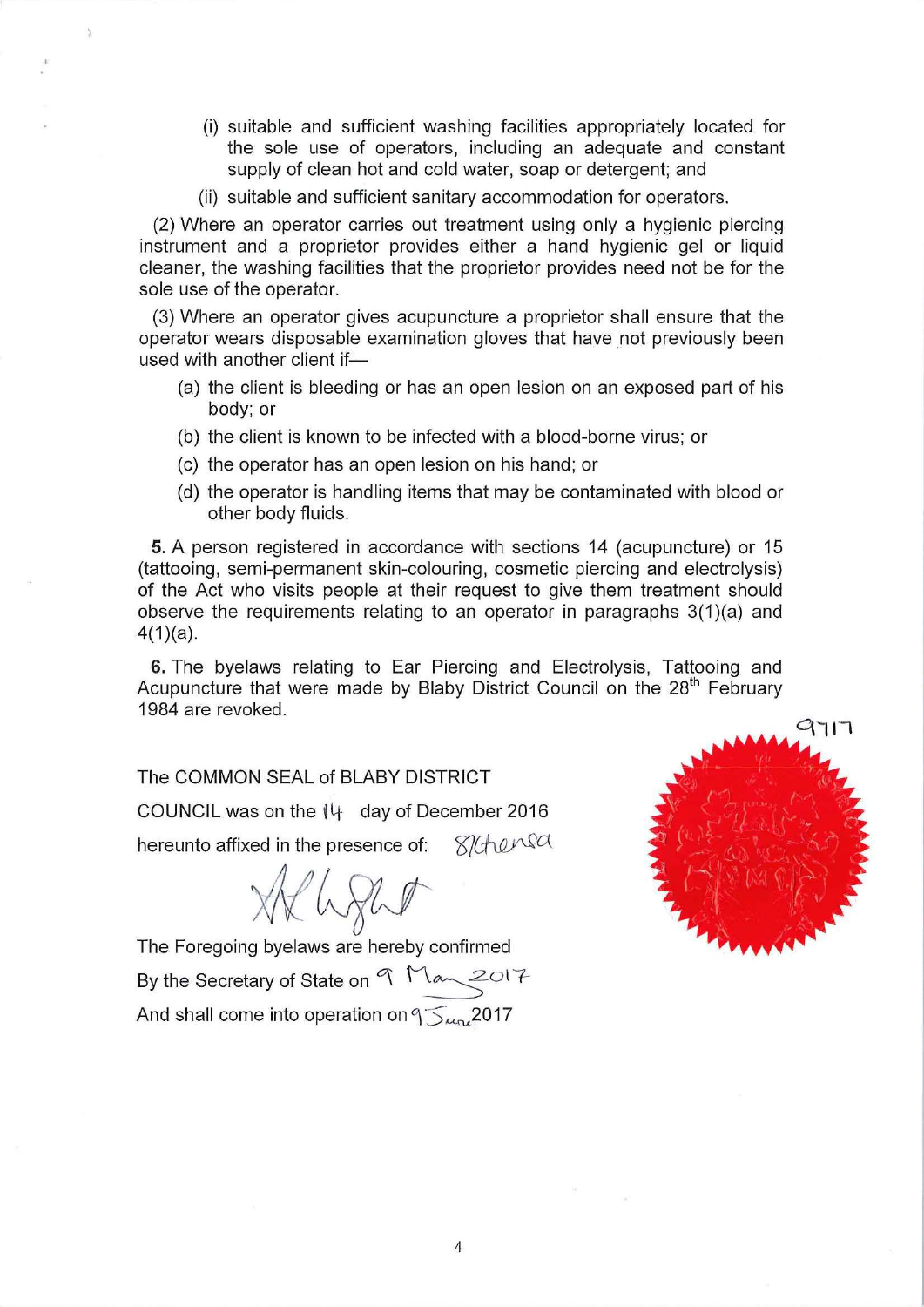## **NOTE - THE FOLLOWING DOES NOT FORM PART OF THE BYELAWS**

 $\frac{\sqrt{3}}{4}$ 

Proprietors shall take all reasonable steps to ensure compliance with these<br>byelaws by persons working on premises. Section 16(9) of the Local byelaws by persons working on premises. Government (Miscellaneous Provisions) Act 1982 provides that a registered person shall cause to be prominently displayed on the premises a copy of these byelaws and a copy of any certificate of registration issued to him under Part VIII of the Act. A person who contravenes section 16(9) shall be guilty of an offence and liable on summary conviction to a fine not exceeding level 2 on the standard scale (see section 16(10)).

Section 16 of the Local Government (Miscellaneous Provisions) Act 1982 also provides that any person who contravenes these byelaws shall be guilty of an offence and liable on summary conviction to a fine not exceeding level 3 on the standard scale. If a person registered under Part VIII of the Act is found guilty of contravening these byelaws the Court may, instead of or in addition to imposing a fine, order the suspension or cancellation of the person's registration. A court which orders the suspension of or cancellation of a person's registration may also order the suspension or cancellation of the registration of the premises in which the offence was committed if such premises are occupied by the person found guilty of the offence. It shall be a defence for the person charged under the relevant sub-sections of section 16 to prove that he took all reasonable precautions and exercised all due diligence to avoid commission of the offence.

Nothing in these byelaws extends to the practice of acupuncture, or the business of tattooing, semi-permanent skin-colouring, cosmetic piercing or electrolysis by or under the supervision of a person who is registered as a medical practitioner, or to premises in which the practice of acupuncture, or business of tattooing, semi-permanent skin-colouring, cosmetic piercing or electrolysis is carried out by or under the supervision of such a person.

Nothing in these byelaws extends to the practice of acupuncture by or under the supervision of a person who is registered as a dentist, or to premises in which the practice of acupuncture is carried out by or under the supervision of such a person.

The legislative provisions relevant to acupuncture are those in section 14. The provisions relevant to treatment other than acupuncture are in section 15.

The key differences in the application of requirements in respect of the various treatments are as follows:

The references in the introductory text to provisions of section 14 (acupuncture) of the Local Government (Miscellaneous Provisions) Act 1982 **only apply to acupuncture.** 

The references in the introductory text to provisions of section 15 (tattooing, semi-permanent skin-colouring, cosmetic piercing and electrolysis) of the Local Government (Miscellaneous Provisions) Act 1982 **do not apply to acupuncture.**